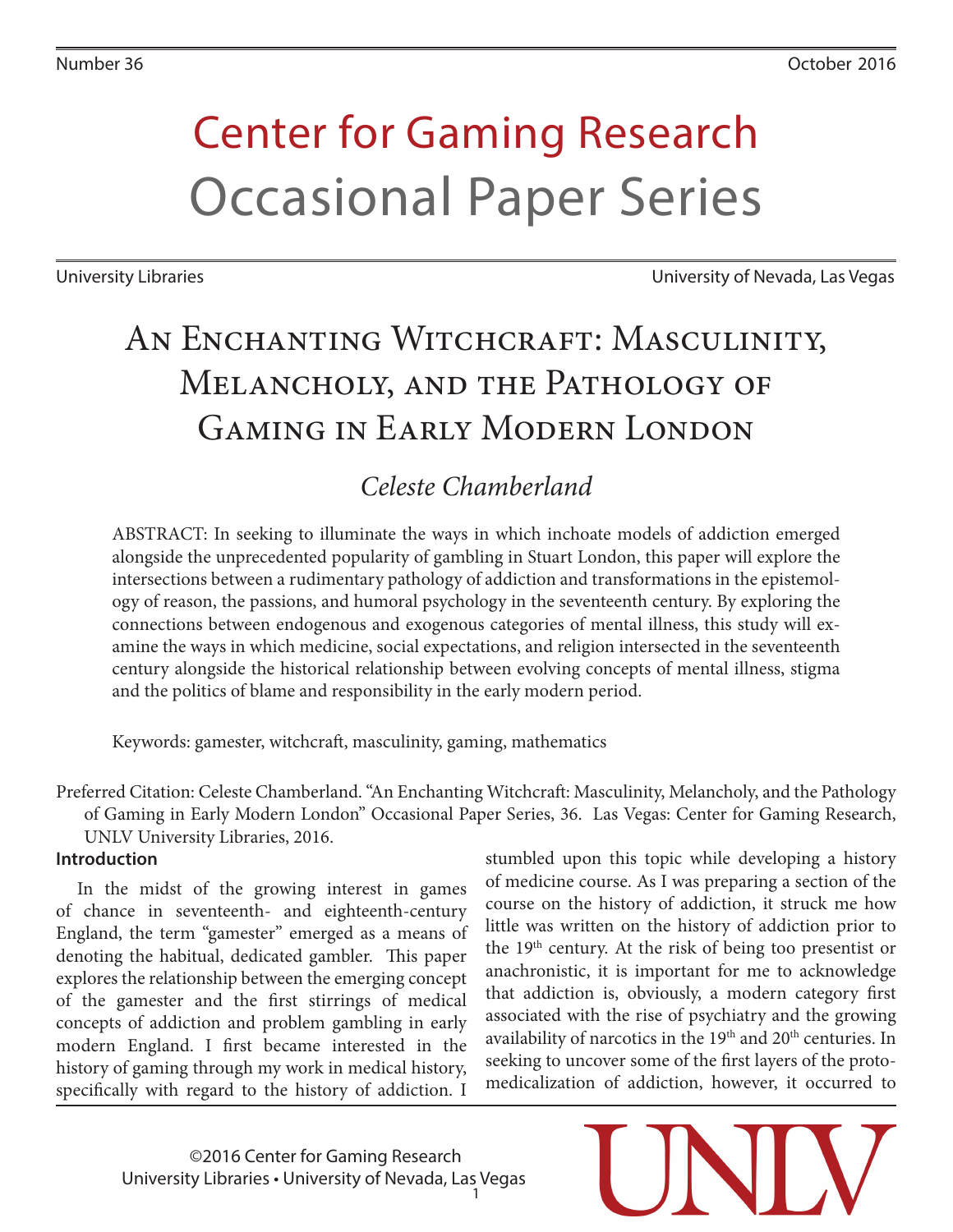me that there was some pre-existing template prior to the rise of modern psychiatry, as the characteristics of dependence or addictive behaviors did not emerge out of the blue over night in the modern period. Although I am a historian of medicine, I am also a historian of early modern England, so I was particularly intrigued by the possibility of understanding the emergence of such behaviors in the  $17<sup>th</sup>$  and  $18<sup>th</sup>$  centuries, a time during which goods with addictive qualities, such as sugar, caffeine and tobacco became widely available. In the process of my research, however, I noticed that this period was also responsible for a significant increase in gaming, particularly card and dice games, and that there were many references to habitual gaming in language that seemed similar to the language of dependence and addiction a few centuries later.

At any rate, even though there were no equivalents to modern neuro-scientific categories of addiction in the seventeenth and eighteenth centuries, there was increasingly a shift away from moral and religious perceptions of mental illness toward what early modern medical theorists would have referred to as the more generalized category of madness. That's not to say that the discourse of moralizing ever disappears completely from the rhetoric of gaming – indeed it still persists to this day. However, such sanctimony increasingly exists in tandem with attempts to frame the activities of the gamester in medical terms. Over the course of the seventeenth and eighteenth centuries the behavior of habitual gamblers who were driven to the depths of despair or the heights of joy was to a greater extent couched in terms of an emergent medicalization of the passions and thus provides an important template for understanding early medical models of addiction before the rise of modern psychiatry.

That observation is what led me to this project and my research at UNLV Special Collections. In seeking to learn more about this topic and the emergence of early models of addiction, I have consulted seminal texts pertaining to the context of gaming, particularly Charles Cotton's *The Compleat Gamester*, one of the first English treatises on gaming that does not vilify games of chance. There were many treatises written prior to Cotton in the sixteenth century, but these generally moralize and condemn gambling as sinful and demonstrative of idleness. Cotton, by contrast, represents one of the first attempts not only to develop a practical guide-book for games of chance, but also to portray the dangers of compulsive gambling as an illness rather than a moral defect. In addition, some of the other texts I have had the opportunity to consult at UNLV Special Collections include Richard Seymour's *Court Gamester,* an early eighteenth-century guidebook for the games of chess and ombre, and *The Manners of the Age*, an early eighteenth-century moral satire that provides a sardonic commentary on the character of the gamester.

#### **The Context of Gaming in Stuart England**

References to games of chance in England appear in medieval sources as early as the twelfth and thirteenth centuries; moreover, the first public lottery in England was drawn in 1569, so gaming was not an invention of the Stuart period. However, over the course of the seventeenth century, England experienced an unprecedented surge of interest in card and dice games. Among the popular games of the period were hazzard, a dice game that was the precursor to the modern game of craps, table games such as backgammon, and card games, including *ombre* and *primero*. Notwithstanding a brief mid-century disruption caused by the turmoil and ensuing solemnity of the Civil War and Protectorate of the Puritanical Oliver Cromwell, to whom gaming was anathema, games of chance continued to grow in popularity, and, ultimately gained a significant boost with the Restoration of the Libertine monarch Charles II upon his return from French exile in 1660. In addition to Charles II's influence, however, there were several other factors that contributed to the growing popularity of gaming in the second half of the seventeenth century. Firstly, the growth of speculative capitalism in general, and more specifically, the legacy of stock and credit companies, along with the creation of The Bank of England in 1695, created a context in which speculation was rampant and the connection between economic wealth and pure chance was reinforced. Secondly, the knowledge of probability theory played a significant role in popularizing gambling. Probability theory first rose to prominence by virtue of the work of Girolamo Cardano, an Italian mathematician and inveterate gambler, whose writing in the mid-sixteenth century, particularly *Book on the Games of Chance*, represented the first text published on the theory of probability. Although Cardano's work is representative of the state of Italian gambling in the sixteenth century, his work was published in England in the mid-seventeenth century and contributed to the growth of probability theory in the English context. English mathematicians did not do much to advance the theory of probability, but they did embrace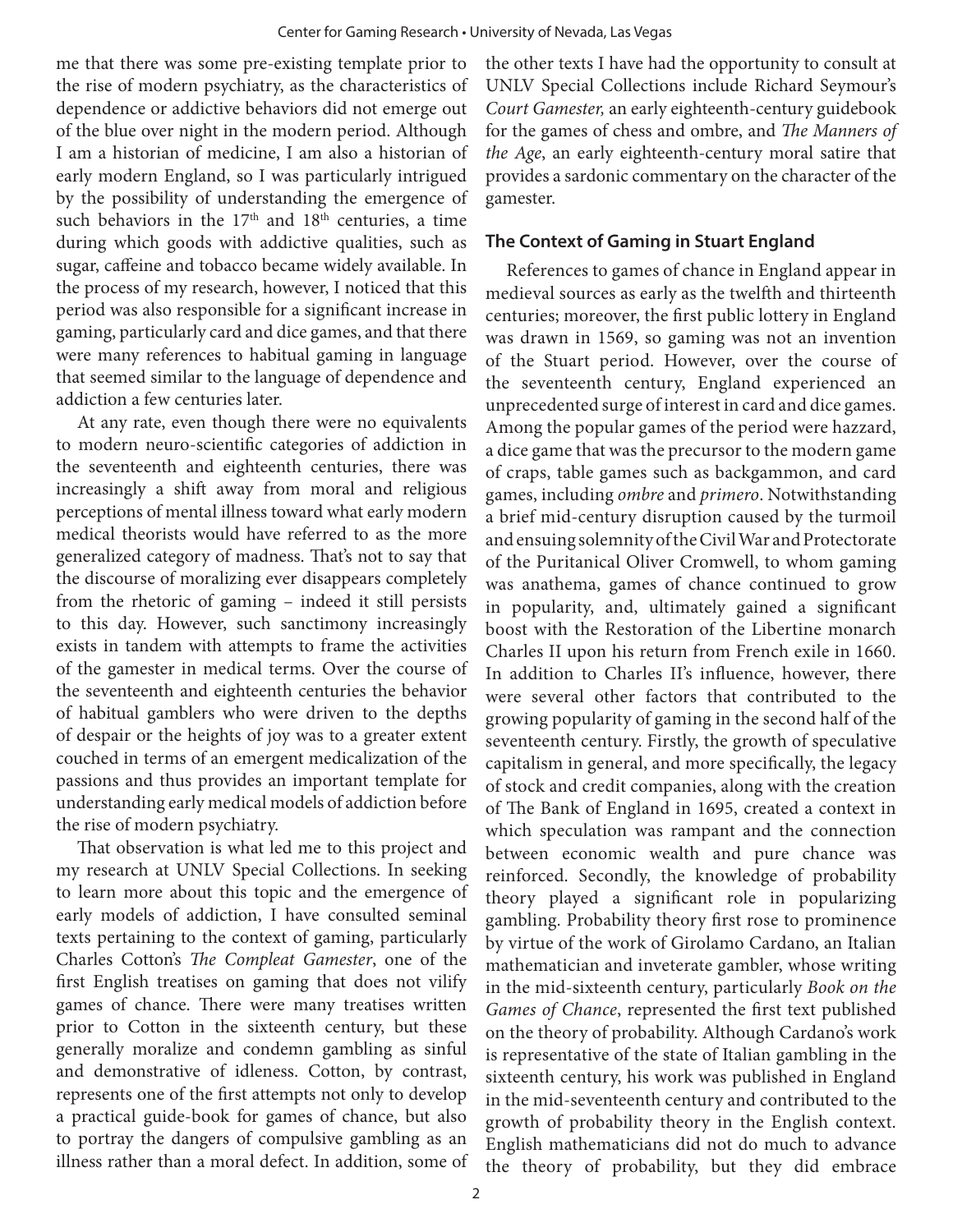the model propounded by Cardano and others. Regardless, the growing acceptance of probability theory is important to the conclusions of this study, because by reducing the risk and uncertainty of bets and separating "chance" from broadly religious beliefs, the new knowledge of probabilities enabled gamesters to exert some control over the whims of fortune and randomness.

In addition to the larger relationship between gambling and new mathematical models associated with a developing capitalist economy, gaming also provided a means of living for some and increasingly functioned as a mode of leisure, entertainment, and polite sociability for many others. By the end of the 17<sup>th</sup> century, gaming had become so fashionable that it was considered an essential component of polite society; it initially had aristocratic underpinnings, but was widely emulated and popularized by commoners. By the early seventeenth century, gaming had become so firmly entrenched within the English cultural context that it can be found throughout the works of Shakespeare and other dramatists.

#### **Contemporary Responses to Gaming**

All this, of course, begs the following question: how was the growing popularity of gambling received by contemporaries, particularly church and state authorities? Prior to the Restoration, perhaps the most widely documented responses were those of moralists. For example, the Anglican preacher, John Northbrooke, who sought to toe the line of Protestant morality, wrote a treatise in 1572 against the evils of theatregoing, dancing, dicing, and other "idle pastimes." In this treatise, Northbrooke describes dice playing as wicked, odious, and a "filthie sinne." [Northbrooke, f. M2v]. He also thought diceplaying was particularly vile, because it "opened a doore and a window" into other immoral acts such as "theft, murther, whoredom, swearing, blaspheming, banqueting, dauncing, rioting, drunkennesse, pride, covetousnesse, deceit, lying, brawling, fighting, etc…." [Northbrooke, f. 43v] Incidentally, he also genders games of chance as female, with his description of "diceplaying as the mother and cardplaying as the daughter." Northbrooke was joined in his aversion to gambling by contemporaries such as Thomas Elyot, James Balmford, and other critics who condemned gambling because it encouraged idleness, challenged divine providence, created social disorder by impoverishing people who got carried away, or encouraged theft and deceit.

In addition to the moralists who typically represented the interests of the Protestant mainstream, prior to the Restoration, the English crown and Parliament sought to regulate gambling mostly in an attempt to maintain social order and prevent disruptions. However, since most gambling activities were officially illegal, it was difficult to develop or enforce any sort of licensing system. Edward IV in the fifteenth century and Henry VIII in the sixteenth, for example legally restricted all dicing and cardplay to the twelve-day Christmas holiday, with the rationale that most people would be celebrating during Christmas anyway, so gambling would not add any extra disruption. Despite the crown's efforts, however, gambling only continued to grow in popularity and efforts shifted to legislation designed to curb excessive gambling rather than bring all gambling to a standstill. After the Restoration in 1660, Charles II reopened theatres and legalized card and dice games under license, which further encouraged the spread of gambling.

However, there were still attempts to regulate gambling and limit the potential for financial ruin. In 1664, for example, Parliament passed an act against "deceitful, dishonest, and excessive gaming." Ten years later, furthermore, parliament passed an act to limit the stakes at *ombre* to 5 pounds, which was still a considerable amount of money at the time since it represented the average annual household income in London at the time. Such measures ultimately failed to make a significant dent in the popularity of gaming, as evidenced by contemporary social critiques, such as the London weekly newspaper, *The Connoisseur,* which in the early eighteenth century describes the widespread prevalence of games of chance and the growing incidence of gamester suicide as an epidemic. Notwithstanding the likelihood that such accounts exaggerated their descriptions, there are other indications that gambling continued largely unfettered, such as the increased output of card-makers and the never vacant office of the groom-porter, a royal official charged with the responsibility of overseeing card and dice games at court and resolving any gaming- related disputes.

Although the responses of moralists and state authorities represent some of the most well-known depictions of gaming in the seventeenth and eighteenth centuries, other scholars and commentators sought to reframe this discourse by shifting the focus toward health-related concerns. Among the first treatises to acknowledge the harmful mental and physical effects of problem gambling, Girolamo Cardano's *Book on Games*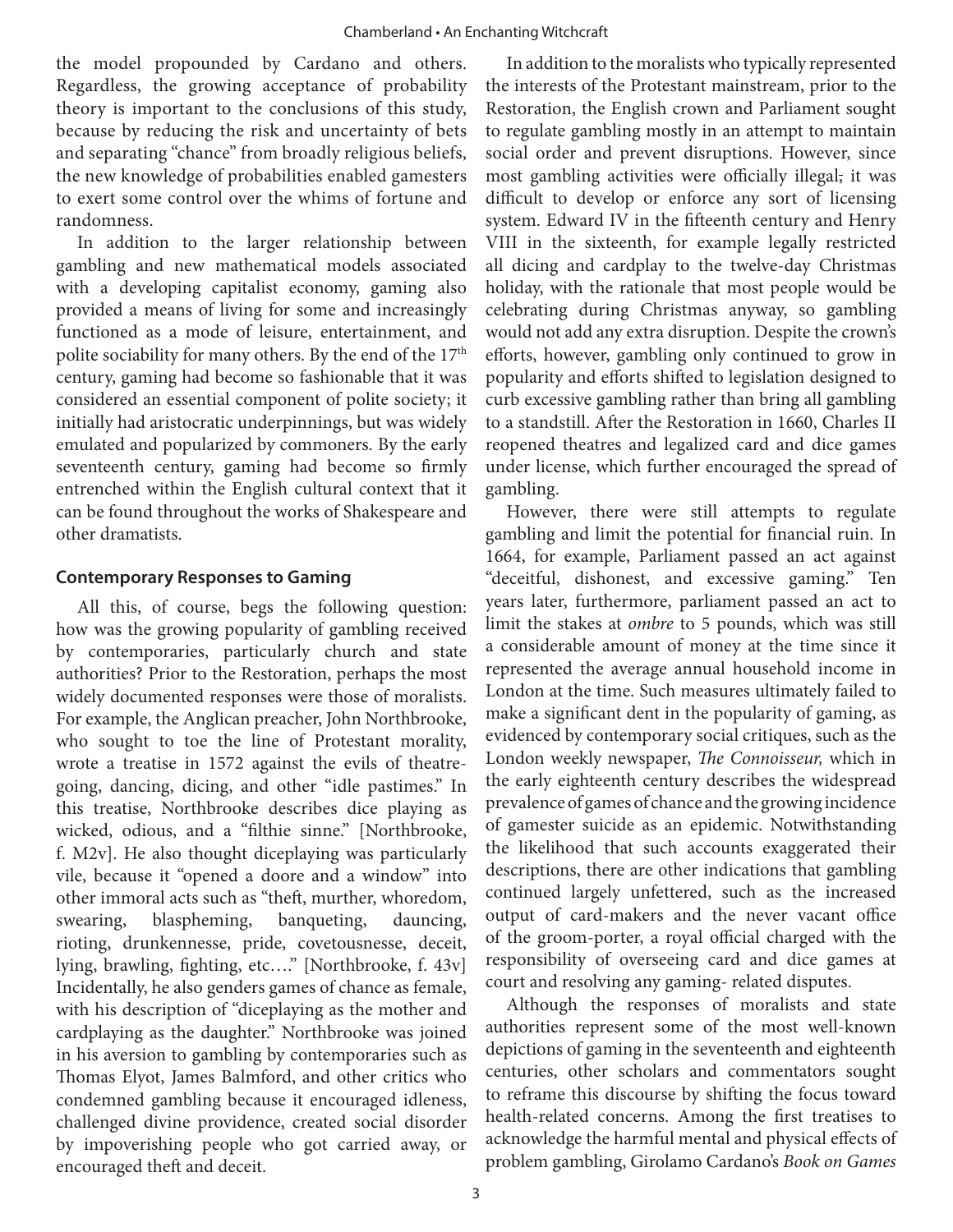*of Chance*, reflected upon Cardano's personal experience with the anguish of gaming addiction. Though originally written in Latin in 1520, by the 1660s, it was translated and published in English. An inveterate gambler, Cardano explained that "gambling arouses anger and disturbs the mind."<sup>1</sup> In seeking to distance the mental damage associated with addictive gambling from moral judgment, moreover, Cardano explained that "it ought to be discussed by a medical doctor like one of the incurable diseases.<sup>2</sup> " It is worth noting, however, that Cardano did temper his description of gambling by asserting that, in moderation, it could also serve as a counter-balance to anxiety. Nevertheless, Cardano's portrayal of habitual gambling as an incurable disease demonstrates the ways in which he drew connections between the lack of self-restraint engendered by the lure of games of chance and the physical manifestations of illness.

Like Cardano, Charles Cotton and Richard Seymour challenged the moral condemnation of gaming by writing practical instruction manuals and explaining the rules of popular games of chance. Cotton and Seymour were not solely apologists for gambling, however, as they recognized that the passions evoked by compulsive or habitual gaming could lead some gamesters to both financial ruin and mental collapse. Representing a shift in the politics of blame and responsibility, writers like Cotton began moving the rhetoric of the habitual gamester away from constructs of sin and immorality and instead couched problem gambling in terms of sickness or ill health. Cotton, the notorious pundit and burlesque poet, in particular, warned his readers of an insidious paralytic distemper that in its mildest form struck its hapless victims as "an itching disease, that makes some scratch the head;" in its more severe form it assaulted its ill-fated prey "as if they were bitten by a tarantula…laughing themselves to death."<sup>3</sup> This treacherous affliction, which Cotton likened to an infection, led its victims to be disregarded, despised, and shunned by kith and kin until at last they were forced to make a "despicable exit."<sup>4</sup> This terrifying specter, described in lurid detail by Cotton, was the result of a pan-European gambling boom that seemingly hypnotized his countrymen by adopting the guise of an "enchanting witchcraft."<sup>5</sup>

Like Cotton, the authors of *The Connoisseur* in 1757, roughly a century after the publication of the *Compleat Gamester,* describe the despair and frenzy associated with games of chance and the financial and personal ruin they frequently occasioned as similar to

being poisoned by wine, concluding that as a result of their fixation, gamesters not only ran the risk of squandering their fortunes, but hastened their own deaths, as though destroyed by "rottenness and filthy diseases." [Connoisseur, 111] Suicide, or self-murder, as it was also known in the  $18<sup>th</sup>$  century, was thus, according to *the Connoisseur*, a tragic consequence of the folly and passion induced by compulsive gambling. The publication, furthermore, contended that if "this madness should continue to grow more and more epidemical, it will be expedient to have a bill of suicide distinct from the common bill of mortality," which was a weekly mortality statistic compiled and published in the city of London to keep a record of all deaths within the city.

#### **Significance**

In seeking to understand the larger historical significance and cultural impact of such depictions, it is clear that an early model of addiction emerged alongside the rhetoric of problem gambling that intersected with two distinct yet pervasive threads of cultural discourse in the seventeenth century. On the one hand, games of chance were performed within the ubiquitous context of a stringent shame culture that reinforced the connections between self-control, honor, and concepts of normative manhood. On the other hand, attempts to understand the intemperate passions and despair frequently occasioned by chronic gambling arose in tandem with evolving concepts of mental illness, particularly the emerging pathology of melancholy and madness as articulated by the Anglican minister and scholar Robert Burton and his contemporaries. Within the lexicon of early modern humoral theory – the prevailing medical and physiological model of the  $17<sup>th</sup>$  century --madness referred to a generalized category of mental illness typically subdivided into four main categories: frenzy, mania, melancholy, and fatuity, each the result of a specific imbalance within the body. Although there was widespread disagreement among medical theorists about the etiology and physiological causes of madness, as Roy Porter has demonstrated, its diagnostic significance began to increase by the Stuart period due to a combination of contemporary fears of demonic possession, a desire to contain so-called social nuisances, and emerging concepts of mental illness as a bodily rather than exclusively spiritual condition.

In seeking to illuminate the ways in which incipient models of addiction and mental disorder emerged alongside the unprecedented popularity of gambling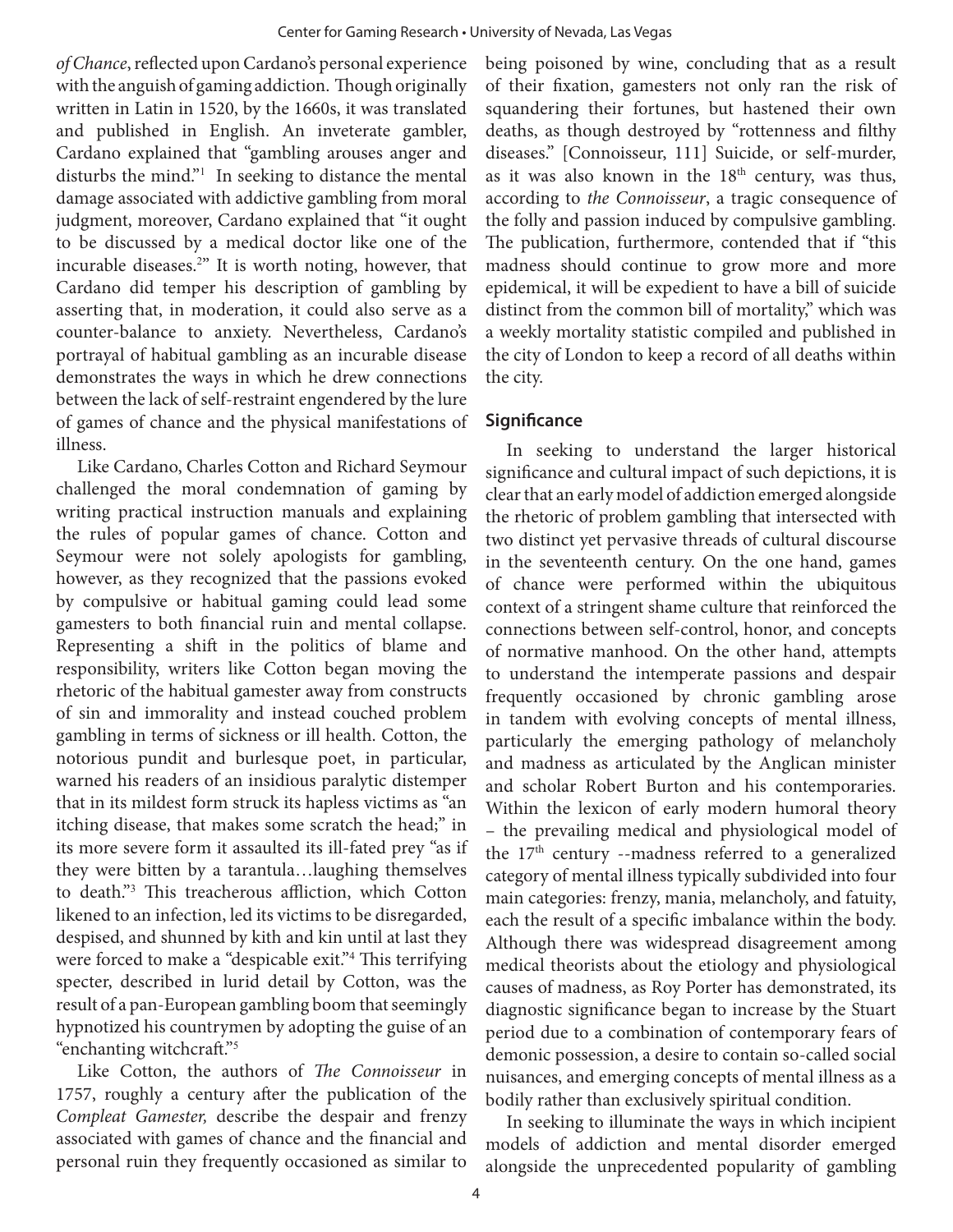in Stuart London, my research demonstrates that a rudimentary pathology of addiction intersected with transformations in the epistemology of reason, the passions, and humoral psychology in the seventeenth century. As a result of this confluence, habitual gambling functioned as an important catalyst for the proto-medicalization of addiction. Though far from devoid of religious moralizing that associated gambling and its accordant loss of restraint with concepts of sinfulness, sloth, and gluttony, seventeenth-century English descriptions of the addictive qualities of gaming depicted the condition as an illness or disease that evoked pity for the ill-fated victim who succumbed to both an inward loss of self-control and outward loss of status and honor in the face of abject desperation and the whims of Providence. Exploring these connections not only demonstrates the ways in which medicine, social expectations, and religion intersected in the seventeenth and eighteenth centuries, but also sheds light on the historical relationship between evolving concepts of mental illness, stigma and the politics of blame and responsibility in the early modern period.

In differentiating early modern categories of mental illness and subjectivity from modern paradigms of psychological diagnosis, however, we must resist the temptation to interpret concepts of melancholy, madness, or addiction in modern clinical terms that describe pathological conditions distinct from the cultures that created them. Not only were humoral conceptions of the body that underscore early modern perceptions of madness obsolete by the nineteenth century, but in the early modern period, the individual and social components of mental health and subjectivity were inseparable. As Mark Breitenberg asserts, "what Freud and his legacy develop as individual, psychic phenomena exists in the [early modern period] as predominantly social phenomena…in the more public context we associate with shame cultures."<sup>6</sup> Within the cultural context of Stuart England, distinctions between the corporeal body and the body politic of society were immaterial, since disruptions in one directly affected the wellbeing of the other. In particular, loss of control and self-restraint were especially damaging because they simultaneously threatened one's social standing, physical health, and the larger macrocosm of social order. Medical theorists and moralists commonly attributed the causes of such intemperance to the loss of reason and humoral imbalance resulting from an inextricable confluence of social, physiological, and mental trauma.

In seeking to place the torment of problem gambling in early modern England within the larger rubric of addiction, however, it is, necessary to define this nebulous concept. Many scholars seeking the origins of a consistent nomenclature have accepted H.G. Levine's argument that the clinical concept of addiction did not emerge until the nineteenth century; others, such as Jessica Warner and Harold Skulsky, contend that, despite the lack of standard terminology, by the seventeenth century, there was fairly widespread recognition of the dangers of addictive behaviors among medical theorists and moralists. As Jessica Warner explains in her analysis of alcoholism in seventeenthcentury England, early modern attitudes toward heavy drinking conform to larger historical patterns of the medicalization of addictive behavior long before the development of a consistent nomenclature. According to Warner, the Anglican clergyman John Downame and his contemporaries described the excessive or chronic consumption of alcohol as a "madnesse" due to the ways in which it transformed perceptions of reason, emotion, and control of the passions.<sup>7</sup> Although early modern medical theorists lacked a uniform vocabulary or epistemology regarding addiction, it is worth noting that even in modernity, "addiction" remains notoriously difficult to define.<sup>8</sup> Inasmuch as consensus regarding any sort of standard historical definition of addiction remains elusive, in part because of the pervasive pejorative or trivialized associations of the term, for the purposes of this study, the medical category of addiction within the context of humoral psychology denotes several key characteristics: imbalance, loss of control, dependence, and perhaps most importantly in the honor-bound society of Stuart England, a loss of shame. Under the purview of humoral theory, such symptoms were at times classified as generalized madness and at others associated with the more specific category of melancholy, the result of an imbalance of black bile. Within the cultural framework of early modern England, the traits of melancholy and addiction coalesced in the identity of the "gamester."<sup>9</sup>

So, rather than trying to diagnose early modern gamesters with the terminology of addiction that was not culturally available to them, my work turns this model on its head and rejects actors' categories of addiction; instead, what I am trying to do is understand the medicalization of addiction as a process, as an archaeology, in which historical layers over time accumulate and contribute to what would ultimately be acknowledged as addiction or dependence, and

5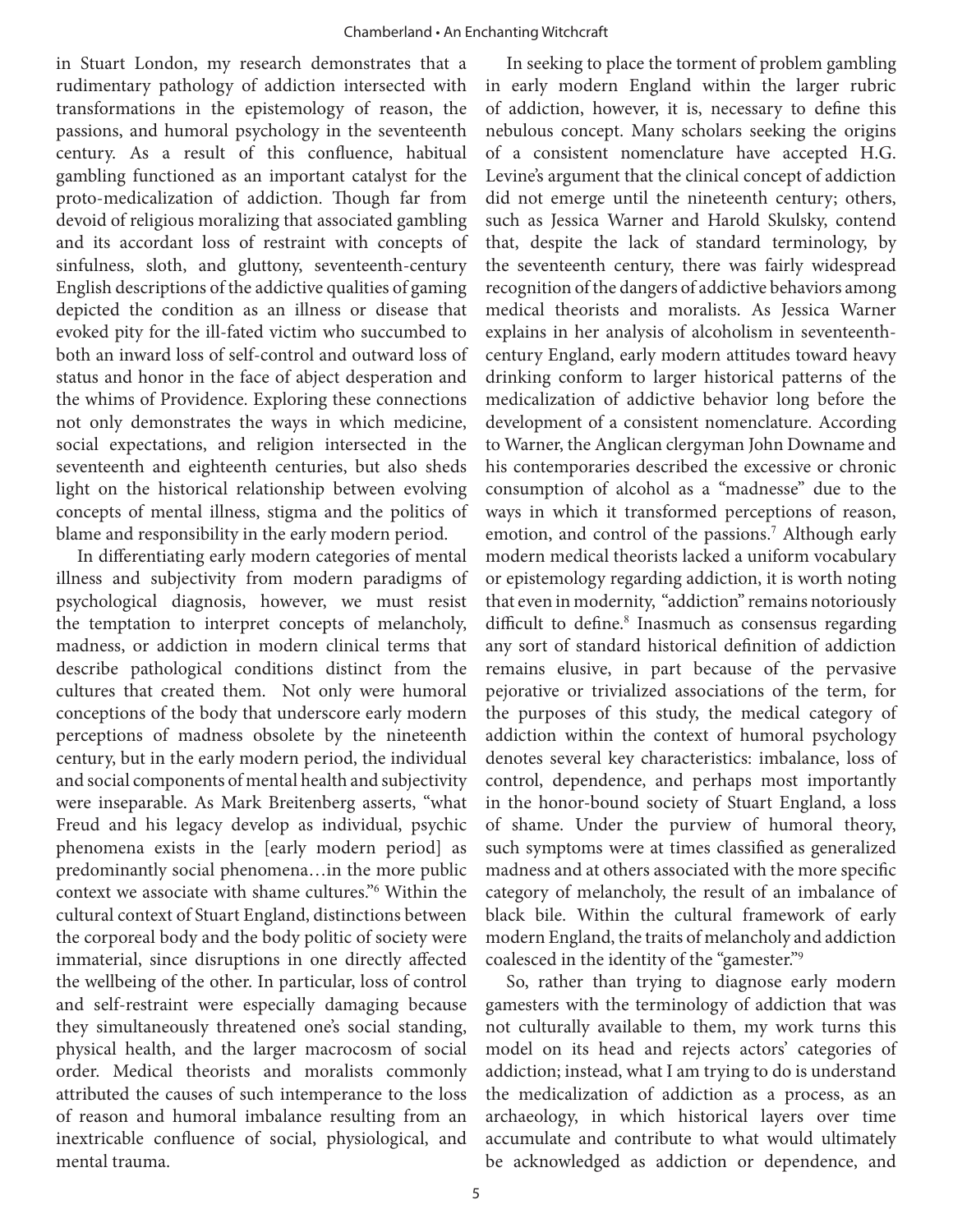the proto-medicalization thereof. So rather than posthumously imposing modern diagnostic categories on the past, I am trying to understand how we got to those categories in the first place. Suffice it to say, concepts of addiction are still in flux and remain hotly contested subjects of debate among medical professionals and policy makers.

With regard to the link between gaming and mental illness, it is clear that financial ruin was a factor that led some gamesters to the depths of despair; but it wasn't just the financial consequences of gaming that caused such emotional distress. It is important to recognize that there were compelling social and cultural explanations for such distress that also stemmed from the social dimensions of games of chance. Card playing, in particular, provided an opportunity to temporarily erase social distinctions in a time of profound social stratification, since all participants were, at least in theory, equal in opportunity and subject to the same rules. Gambling, moreover, could potentially offer "relaxation from the mental rigour of public affairs," thus serving a cathartic purpose.<sup>10</sup> At the same time, however, as Michael McDonald asserts, "the elaborate rules of contemporary card games mirrored the intricate rules of manners; violations of decorum were such an affront to the unbreakable conventions of honor that they could lead to suicidal despair, as evidenced by the somewhat embellished tale of Franny Braddock, a well-known Bath socialite who killed herself in 1731 after succumbing to the "hazardous dependence of gambling."<sup>11</sup> Honor was a crucial form of social currency in an era during which one's ability to function in society, participate in the market, or engage in any sort of financial transaction was wholly contingent on the quality of one's reputation. Losing one's honor was tantamount to dying a social death in the seventeenth and eighteenth centuries and could be a significant source of mental and emotional distress, particularly for men for whom honor provided a means of attaining social mobility and recognition.

For that reason, and because honor and card playing were both tied to norms of polite male sociability, the emergent medical discourse of problem gambling, furthermore, draws links between madness and normative concepts of the balanced male body – suggesting that it was most commonly a distinctly male disease. In his description of the paralytical distemper of addictive gambling, Cotton refers to the inability for some of his contemporaries to extricate themselves from the lure of the game as "extreme folly" and "madness

in the highest degree."<sup>12</sup> Exemplifying the extent of this madness, Cotton cites the example of a gamester reduced to the desperation of a drowning man, who "fastens upon anything next at hand. Amongst other of his shipwrack he hath happily lost shame, and this want supplies him."<sup>13</sup> Within the honor-bound society of early modern England, this loss of shame was inconceivable and could only be attributed to a lack of volition on the part of the afflicted. As Mark Breitenberg asserts, humoral psychology associated the male body with a dangerous fluidity that was in constant need of regulation and control. Addictive gambling and its deleterious social consequences was a potential cause for the "vigilance of male reason" to be overthrown.<sup>14</sup> As Cotton acknowledges, gambling could potentially result in such extreme outcomes that it would either lift the gamester "up to the top of mad joy with success, or plung'd to the bottom of despair by misfortune, always in extreams, always in a storm."<sup>15</sup>

The role of the passions in provoking mental illness was further corroborated by Robert Burton's lengthy assessment of melancholy that devoted a chapter to the role of the "love of gaming" as a cause of melancholy. Although Burton chastises the "idleness" of habitual gamblers, he also identifies the "violent passions" engendered by gambling as a cause of "misery, sorrowe, shame and discontent" that "makes sound men sicke and sad and wise men mad."<sup>16</sup> For Burton, who understood melancholy to be an especially widespread social phenomenon, immoderate gambling not only caused grievous harm to mind and body, but also led many to neglect their vocations, abandon common sense, and degenerate into beasts. Trained as a clergyman without formalized medical education Burton describes himself as a physician in inclination only. Nevertheless, his treatise on melancholy, which he authored with the intent of addressing his own struggles with the condition and offering some therapeutic utility to others, provided a widely published encyclopedic compendium of knowledge about melancholy that firmly established the moral and physiological consequences of habitual gambling as a potential cause of madness.

Whereas Burton, Cotton, and Cardano offer important insight into the connection between problem gambling and conceptions of mental illness in the seventeenth century, their work represents a growing trend in the medico-philosophical literature of the early modern period. Although many of their contemporaries reviled gambling and the figure of the gamester as tantamount to sin and sloth, Burton,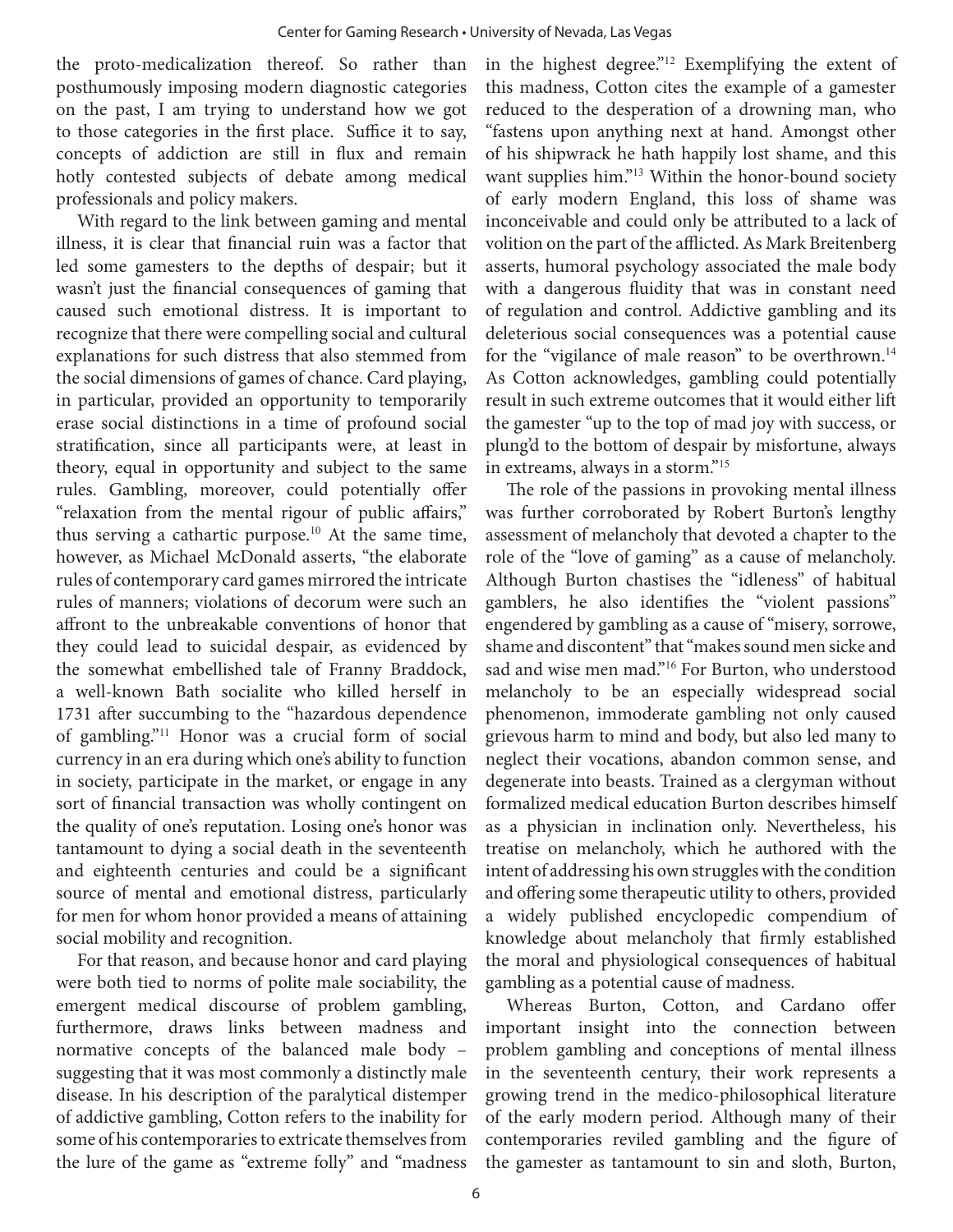Cotton, and Cardano represent an emerging attempt to diagnose, classify, and potentially treat both the moral and physical effects of addiction as a particularly pitiable category of madness. In seeking to explore the incipient pathology of addiction in Stuart England, this project demonstrates that the unprecedented popularity of gambling intersected with the stringent demands of shame culture and evolving concepts of mental illness to produce a model of addiction that reflected a culturally specific confluence of humoral psychology, concepts of honor and normative manhood, and the expanding acceptance of gambling in tandem with the ability to calculate probabilities and the potential profit resulting thereof. My intention in articulating the conclusions of this study is not to advance a neo-positivist argument or suggest that a clinical concept of addiction ahistorically emerged in isolation from the culture in which it was created in the seventeenth century, but rather to demonstrate that just as modern concepts of addiction are notoriously mired in an intricate synthesis of neurobiological research, cultural stigma, and debates about social causes and consequences, so too was the incipient awareness of addiction encapsulated in the figure of the gamester entangled in a profoundly complex fusion of moral, philosophical, and medical theory in early modern England.

#### **Endnotes**

- 1 Girolamo Cardano, *The Book on Games of Chance*
- 2 Cardano, 5.
- 3 Charles Cotton, *The Compleat Gamester* (London, 1674), B1r.
- 4 Cotton, 20.
- 5 Cotton, 123.
- 6 Mark Breitenberg, *Anxious Masculinity in Early Modern England* (Cambridge: Cambridge University Press, 1996), 12.
- 7 Jessica Warner, "Resolv'd to Drink No More: Addiction as a Pre-Industrial Construct," *Journal of Studies on Alcohol* 55 (1994): 685-91.
- 8 Skulsky, 17.
- 9 Adam Zucker, "The Social Stakes of Gambling in Early Modern London," *Masculinity and the Metropolis of Vice, 1550-1650*, ed. Amanda Bailey and Roze Hentschell (New York: Palgrave McMillan, 2010), 76.
- 10 Jonathan Walker, "Gambling and Venetian Noblemen, c. 1500-1700," *Past & Present* 162 (1999): 28-69, 32.
- 11 Michael McDonald and Terence R. Murphy, *Sleepless Souls: Suicide in Early Modern England* (Oxford: Clarendon Press, 1990), 279.
- 12 Cotton, 16.
- 13 Cotton, 20.
- 14 Breitenberg, 12.
- 15 Cotton, B1-B2
- 16 Robert Burton, *The Anatomy of Melancholy,* 160-161.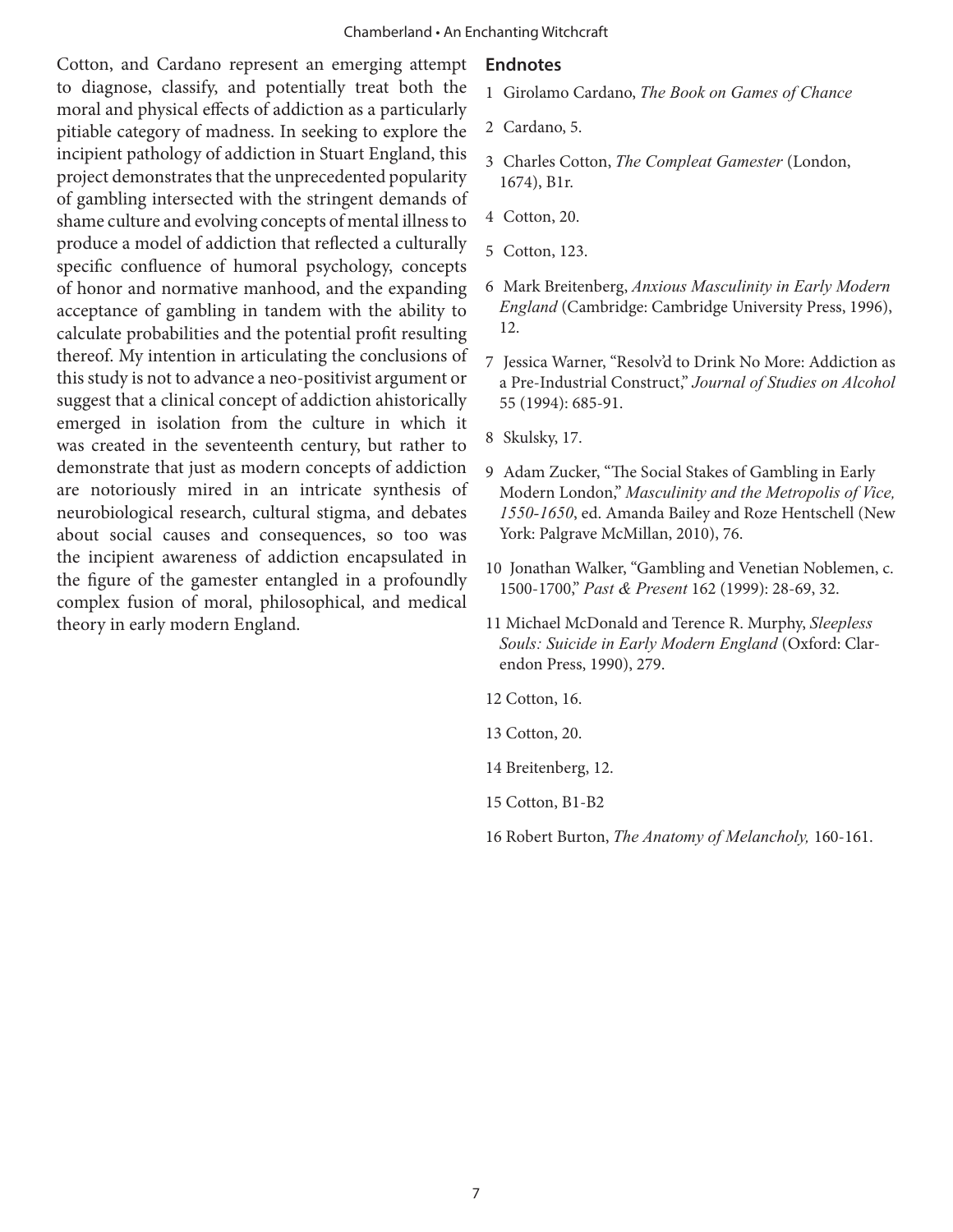#### **About the Author**



Celeste Chamberland (Ph.D., University of California, Davis, 2004) is currently an Associate Professor of History at Roosevelt University. Specializing in early modern European social and cultural history and the history of medicine, her teaching interests include urban history, gender history, and the history of disease and public health. Her publications include articles in Sixteenth Century Journal, History of Education Quarterly, Social History of Medicine, and Journal of the History of Medicine and Allied Sciences. Currently, she is working on a book-length study that explores the relationship between gender, civic culture, and the professional identity of surgeons in early modern London.

# **CENTER FOR GAMING RESEARCH**

UNIVERSITY LIBRARIES

# **Occassional Paper Series**



#### **About the Occasional Paper Series**

In 2010, the Center for Gaming Research launched an Occasional Paper Series that publishes brief studies of gambling and casinos with a policy and publicinterest orientation.

These papers are generally between three and sixthousand words, written with the intent of informing the public discussion of gambling and casinos. Topics include gaming history, casino management, and studies in sociology, economics, and political science related to gambling.

Authors include faculty affiliated with the Center for Gaming Research, particularly Eadington Fellows. As part of their residency, fellows complete a paper for the series.

In June 2013, the UNLV Gaming Press published *Frontiers in Chance: Gaming Research Across the Disciplines*, a collection of many of the papers in the series. For more information about this book, please see http://gamingpress.unlv.edu/.

A full set of the papers are available at: http://gaming. unlv.edu/papers.html